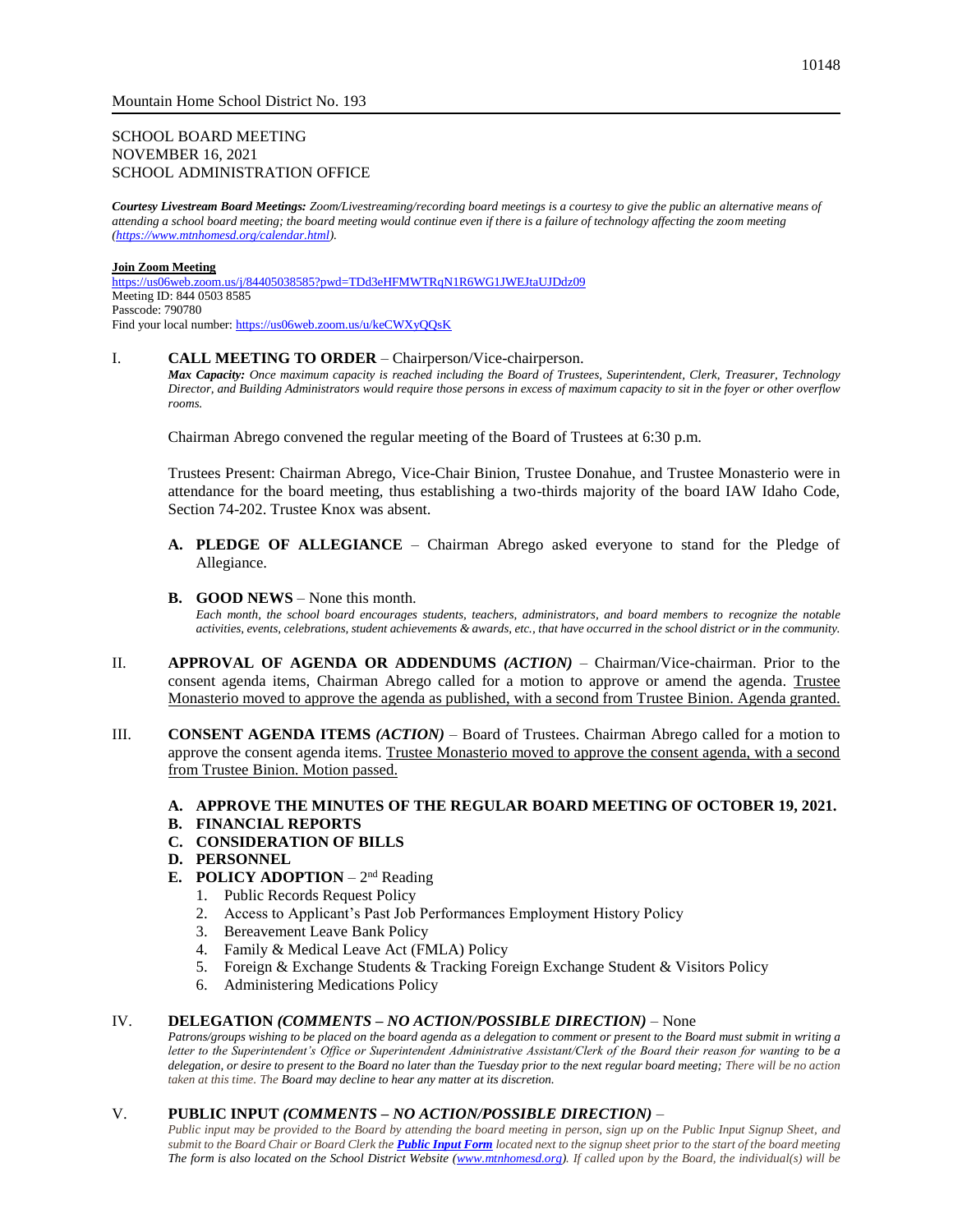*allowed a maximum of three minutes to present his/her views. Please do not include the names of students or staff due to FERPA Laws and privacy protection. There will be no action taken at this time, but action on a problem area could be scheduled for a subsequent meeting of the Board. Safety and healthcare measures such as the wearing of face masks and social distancing will be followed during a CDC or State or School Board recognized pandemic. Those individuals refusing to follow the safety mitigations set in place will immediately be escorted out of the building. There is limited seating in the boardroom so patrons might have to sit in the foyer or the overflow room. If you have a complaint against personnel or students by name, you need to schedule an appointment with the Superintendent.*

*Those wishing to submit public input but do not plan to attend the board meeting may still provide input to the Board as long as the [Public Input Form](https://www.mtnhomesd.org/public-input-form.html) has been submitted by noon the day of the board meeting. All public input forms received will be forwarded to the Board of Trustees but might not be read aloud. Please do not include the names of students or staff due to FERPA Laws and privacy protection. There will be no action taken at this time. There will be no public input via zoom. If you have a complaint against personnel or students by name, you need to schedule an appointment with the Superintendent.*

1. Mr. Bowen accused Trustee Binion of not telling the other trustees the full extent of a discussion they had on Facebook during the previous board meeting. He continued to inform the trustees of his perceptions of the Board of Trustees and that he would monitor everything said by each trustee and he plans to attend all board meetings.

## VI. **REPORTS** *(INFORMATION ONLY – NO ACTION/TABLE)* –

**A. MOUNTAIN HOME AFB UPDATE** – MHAFB Liaison. Mr. Niksich informed everyone that MHAFB is putting together a Seminar addressing bullying, gaining knowledge and awareness on bettering the community. Bullying is not just a school district issue, it's really a parent issue, community issue, and social media issue. Mr. Niksich stated that our community doesn't have the bullying problems of the nation and other communities, but people keep posting their perceptions and stating otherwise on social media. The 2-hr Bullying & Cyber-Bullying seminar is scheduled for November 30, at MHJH Gymnasium, from 6:00-8:00 p.m. Mr. Niksich encouraged all parents to attend.

Mr. Niksich thanked all the schools for their Veterans Day celebrations, especially the high school for the hosting the Veterans Day lunch. He added the veterans loved it, especially the Choir.

Mr. Niksich thanked the schools for the unsolicited number of cards the students made for those military personnel who will be deployed over the holidays and the 800 personnel who will be spending the holidays in the dorms. He did mention that the base needs an additional 1,000 cards.

Mr. Niksich congratulated Mr. McClean, MHHS, for being the Educator of the Quarter. He was nominated by three different families. It is also worth mentioning that Mr. McClean is an Air Force veteran. The next quarter's nominations are due December 17.

**B. SUPERINTENDENT'S REPORT** – James Gilbert. Superintendent Gilbert reported on the safety concerns of the schools, especially MHHS. He began by reviewing the safety issues of the high school such as doors needing to remain open due to the movement of a number of students between buildings and between MHJH and MHHS. It is difficult to secure the temporary buildings and the annex since they are not in the main building. Tiger Alley is dangerous because anyone could park in Tiger Alley and cause havoc. The lockdowns in the other buildings went well, but it's easier to lockdown the elementary schools than the secondary schools.

Chairman Abrego asked how possibly building another school would address safety better than our old campus. James said that what is seen in newer buildings is that there are fewer access points, restricting access, and the newer upgraded technology provides for quick, efficient, and centrally located means to act and respond to quickly lock down a building or classroom, respond to emergencies, and other such matters. The goal is to not just lock down the outsides classes but the entire building. We have a city road that goes through the middle of campus that creates a safety issue between two different buildings. Trying to lock down three different facilities presents a serious safety problem. Discussion continued on school safety and possible issues. When the district had the safety audit, one of the areas of concerns is the type of door handles we have in the buildings, the amount of access points, the ease of accessing buildings, where the door locks are placed, etc. If we have a renovation, those are just some of things to take into consideration.

Trustee Monasterio said that the current high school was built in 1953 or 54 and there were only a few classrooms then and now with the additions over the years, the classrooms increased, the gym was added, the lunchroom was added, and all without enlarging the entrance into the building.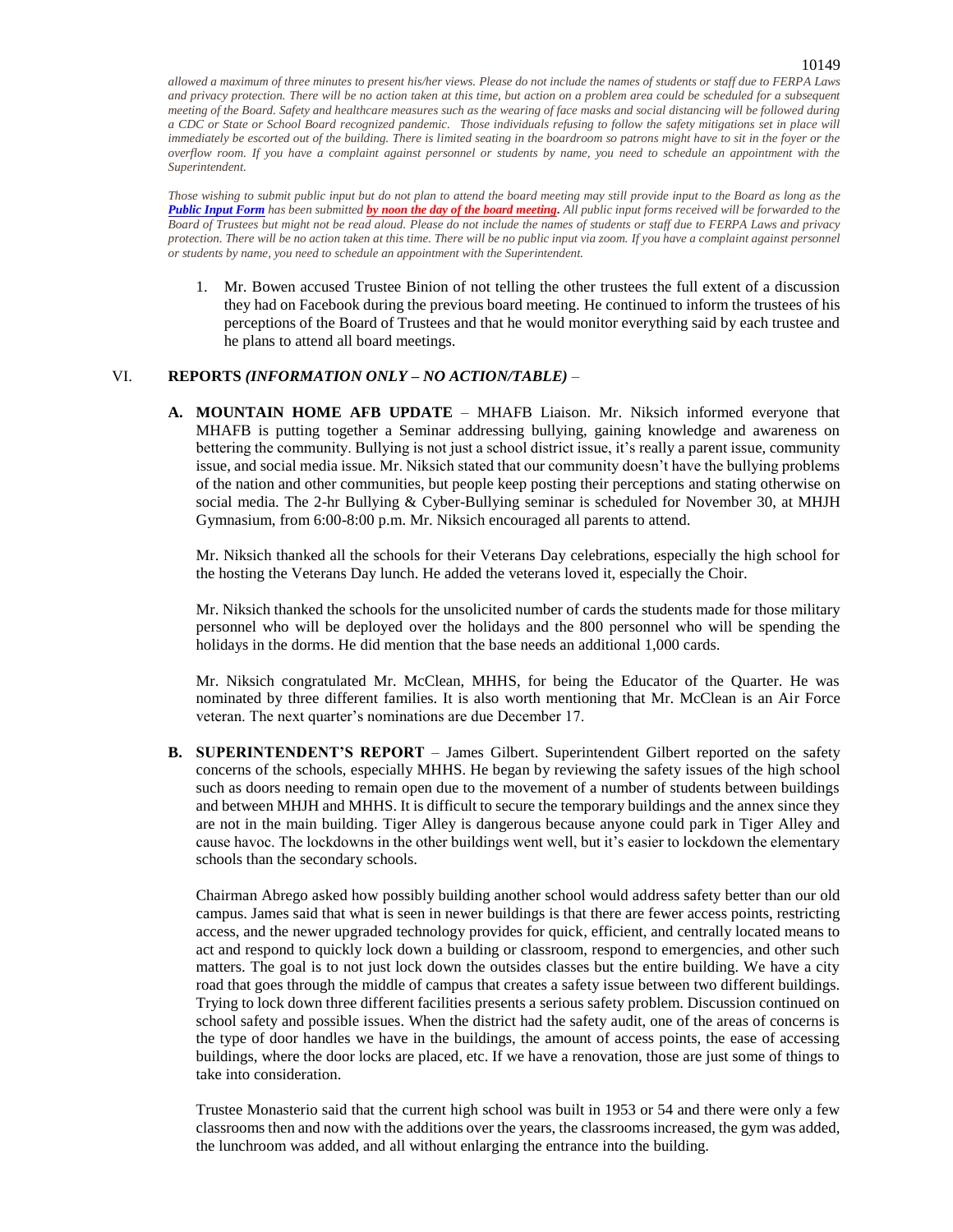**C. BOARD OF TRUSTEES PUBLIC ENGAGEMENT REPORT** – School Board of Trustees

*All business of the school district, with the exceptions IAW Idaho Code, are considered public record information including all school related communications and engagements with the public and employees. No action or response will be made at this time. (Idaho Code Title 74 – Transparent & Ethical Government, Chapter 1 – Public Records Act, and Chapter 2 – Open Meeting Law).*

1. The Board of Trustees declared that there was no public engagement or communication regarding school district matters since the last regular board meeting. Clerk Whitman asked for clarification since it was mentioned during public input that a text was sent each trustee.

The Board of Trustees clarified that the text in question was sent to each of them during the board meeting last month. Trustee Binion added that it was an overview of the conversation.

NOTE: Trustees are only required to give the general overview of conversations, texts, emails, etc. Board minutes are required to include only a synopsis of a board meeting and not the entirety of all discussions.

## VII. **UNFINISHED BUSINESS** *(ACTION)* – None

### VIII. **NEW BUSINESS** *(ACTION)* –

**A. ANNUAL FISCAL YEAR SCHOOL BUILDINGS AUDIT** *(No Action Needed ACTION)* **–** FY2021 – Harris & Company – Levi Vick/Hale Fields. Ryan Rebischke reviewed the East Elementary audit and the MHHS audit. He informed the Board that this audit is different from a school district audit as this type of audit is performed to test the school's compliance with district operating practices. These audits were not designed to detect fraud and they did not look for fraud and they express no opinions.

Mountain Home School District #193 has agreed to and acknowledged that the procedures performed are appropriate to meet the intended purpose of testing its compliance with established policies and procedures. This report may not be suitable for any other purpose. The procedures performed may not address all the items of interest to a user of this report and may not meet the needs of all users of this report and, as such, users are responsible for determining whether the procedures performed are appropriate for their purposes.

We were engaged by Mountain Home School District #193 to perform this agreed-upon procedures engagement and conducted our engagement in accordance with attestation standards established by the AICPA. We were not engaged to and did not conduct an examination or review, the objective of which would be the expression of an opinion or conclusion, respectively, on the procedures outlined above. Accordingly, we do not express such an opinion or conclusion. Had we performed additional procedures, other matters might have come to our attention that would have been reported to you.

- 1. **East Elementary** The procedures and the associated findings are as follows:
	- a. Agree a sample of paid checks to supporting documentation, verify proper approval and check signing requirements were met.

Seven checks were issued from the General account and all seven were selected for review. The checks were reviewed to ensure proper supporting documentation and approval. The amount paid was agreed to the invoice. The check copies were reviewed for two signatures.

All seven of the checks had appropriate approvals and supporting documentation without exception. Lisa Hansen uses cash sheets so there is no way to verify balance with Skyward.

b. Agree all cash and investment accounts to Skyward bank reconciliations. Ensure that the bank reconciliations are properly performed and agree to corresponding bank statements.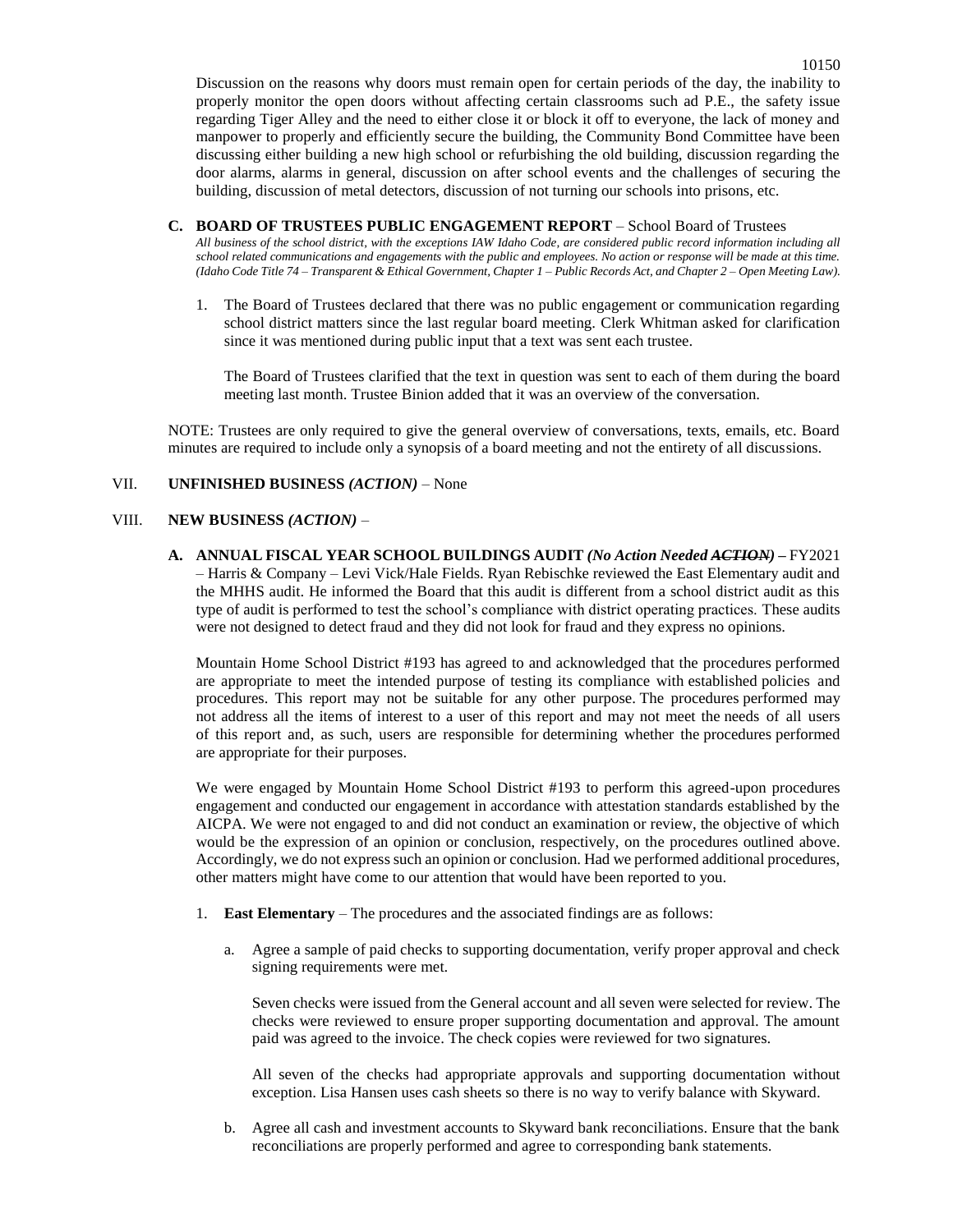We agreed all cash and investment accounts to bank reconciliations provided as of June 30, 2021, and agreed the bank reconciliations to corresponding bank statements to ensure reconciliations were properly performed.

Bank reconciliations agreed to corresponding bank statements without exception.

c. Review accounting software and internal control processes to ensure they are in line with District policy.

We reviewed the internal control processes and accounting software and determined that East Elementary school utilizes cash count sheets but does not retain them for documentation purposes. Lisa Hansen reported that she has two volunteers count the cash and annotate it on the cash sheets, but she does not save the cash sheets, so there is no way of verifying the cash deposit to the bank. We recommend that cash count sheets with signatures from two independent counters are retained along with other supporting documentation for at least the fiscal year to be audited.

d. Agree a sample of deposits and verify the District's policy was followed for cash receipts, and receipts are properly recorded.

Seven deposits were entered into the General account and all seven were selected for review. Two of the deposits were cash and the cash sheets were not kept so there was no way of verifying the actual deposit. The deposits were reviewed to ensure proper supporting deposit detail. The deposit detail was reviewed to ensure the detail matched the deposit amount shown on corresponding bank statement.

All seven deposits selected matched corresponding bank statements without exception. The cash count sheets used as deposit details for two of the deposits were not retained by the client. We recommend these count sheets are saved moving forward for the purpose of documenting internal control procedures.

e. Perform inquiries of key accounting personnel to determine any area of concern or known compliance issues related to the accounting records.

Based on our inquiries of Lisa Hansen, aside from what has been included in this report, we did not identify any further areas of concern or known compliance issues.

- 2. **Mountain Home High School** The procedures and the associated findings are as follows:
	- a. Agree a sample of paid checks to supporting documentation, verify proper approval and check signing requirements were met.

A total of thirty checks were selected for review from the General account. The checks were reviewed to ensure proper supporting documentation and approval. The amount paid was agreed to the invoice. The check copies were reviewed for two signatures.

Only twenty-one of the checks had invoice approval documented. Nine of the checks tested had noted exceptions. Seven checks tested were missing documentation of two signatures, and two checks were missing documentation to tie the invoice amount to the check issued. We recommend that the individuals approving the invoice highlight the amount approved to ensure the invoice includes record of the amount that can be tied to the check issued for audit purposes. One of the invoices changed and only the original was saved and not the one reflecting the change. We recommend that any kind of invoice amendment or change be retained with the original invoice and recommended that two authorized signers sign the checks.

b. Agree all cash and investment accounts to Skyward bank reconciliations. Ensure that the bank reconciliations are properly performed and agree to corresponding bank statements.

None of the bank reconciliations matched or agreed to the Skyward bank reconciliations. Jenny Clark uses two bank software programs, and none agreed with the Skyward reconciliation.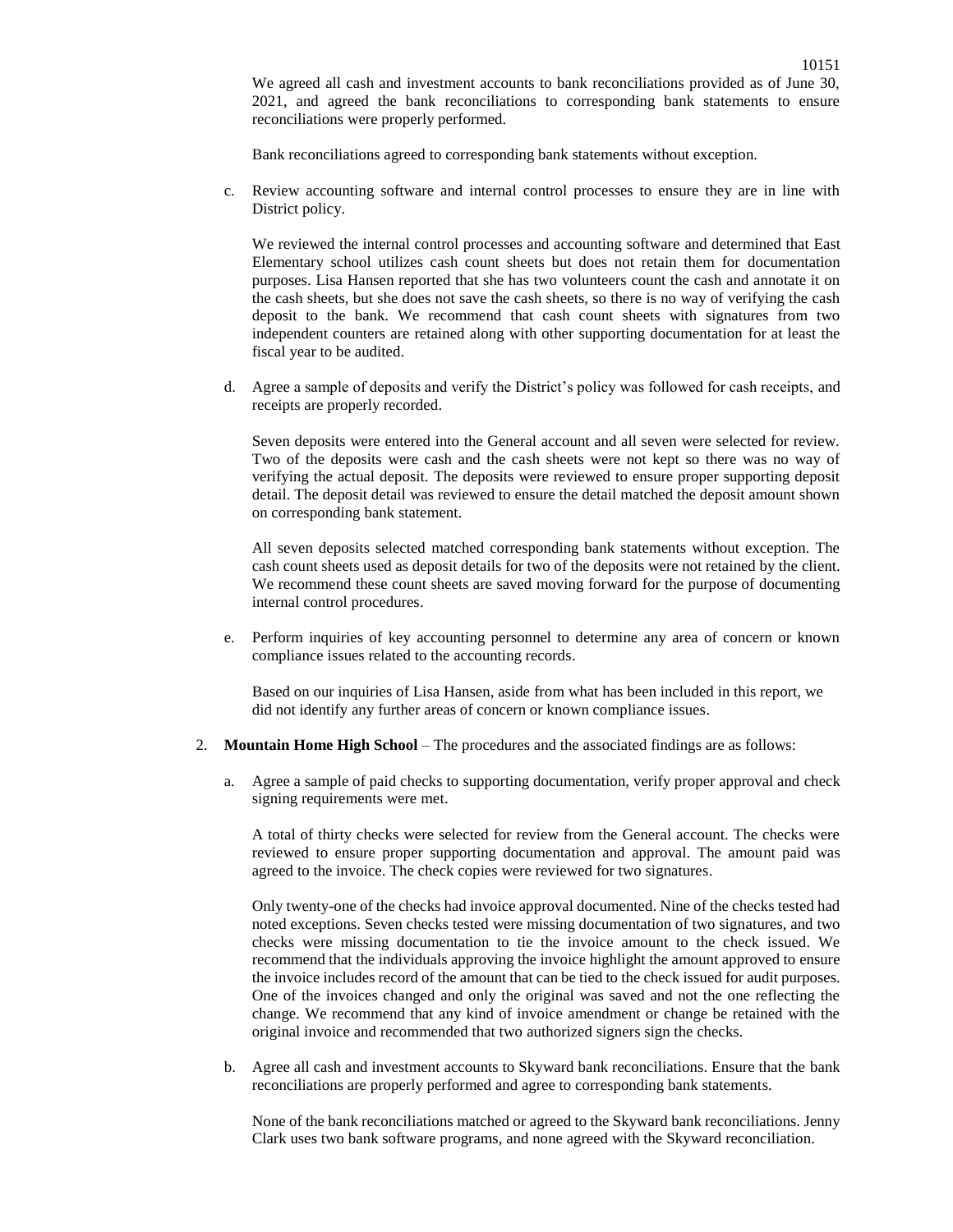We agreed all cash and investment accounts to bank reconciliations provided as of June 30, 2021, and agreed the bank reconciliations to corresponding bank statements to ensure the reconciliations were properly performed.

Bank reconciliation beginning and ending balances agreed to bank statements with the exception of the July 2021 First Interstate statement, wherein the reconciliation had a bank beginning balance that was \$1,424 higher than the beginning balance shown on the bank statement. Bank reconciliations provided by Jenny Clark did not agree with District provided Skyward bank reconciliation's beginning or ending book balances for any of the twelve months reviewed. At year end, there were several uncleared checks associated with old transactions on High School provided bank reconciliations. We recommend that Jenny Clark and the high school perform the bank reconciliations through the Skyward system to ensure accuracy, and old transactions are reviewed and adjusted as needed.

c. Review accounting software and internal control processes to ensure they are in line with District policy.

Based on our review of the accounting software and internal control processes, we recommend that bank reconciliations are completed using the District standard software of Skyward.

d. Agree a sample of deposits and verify the District's policy was followed for cash receipts, and receipts are properly recorded.

A total of thirty deposits were selected for review from the General account. The deposits were reviewed to ensure proper supporting deposit detail. The deposit detail was reviewed to ensure the detail matched the deposit amount shown on corresponding bank statement.

Three of the thirty deposits (10%) did not clear on the bank statements they were noted as cleared per the reconciliation. In two instances, a deposit detail was not available, or deposit detail was inaccurate for the associated deposit. We recommend internal controls for processing and saving deposit details are reviewed to ensure adequate documentation. Bank reconciliation process should be performed and reviewed in a timely manner to ensure items are recorded as cleared in the appropriate period.

e. Perform inquiries of key accounting personnel to determine any area of concern or known compliance issues related to the accounting records.

Based on our inquiries of Jenny Clark, we recommend that all check stock should be stored in a secured place with limited and controlled access and this was not the case. We also recommend that only bonded employees should handle bank cash deposits; Jenny doesn't always make the deposits, she has some else do it for her and that wouldn't be a problem if the employee or volunteer was a bonded employee. Aside from the recommendations included in this report, no additional material areas of concern or compliance issues were noted.

Chairman Abrego asked where the check stock was stored, and the reply was some of the checks were in Jenny's desk drawer and that is not a practice we want to see as auditors; the rest were in the safe.

Trustee Monasterio asked for clarification on physical documents. Mr. Rebischke responded that scanning the original document is acceptable as long as something is available to trace procedures t0 see if the procedure was followed.

Chairman Abrego asked who our bonded employees were. Mr. Levi explained that our insurance bonds our employees are bonded. The biggest problem was Jenny was having volunteers doing the deposit who were not bonded.

Trustee Binion asked why there were two different software's used between the district and the high school. Mr. Vick responded that the district has used Skyward districtwide since 2019. The high school uses point of sale for their webstore that hasn't been switched over. Superintendent Gilbert said the goal is to have everything in Skyward and Mr. Vick has been working on that. Superintendent Gilbert said our goal is to have everyone on one system so that there is a consistency among all the buildings and so that if there is any change in the system, all the changes could be accomplished at the same time for all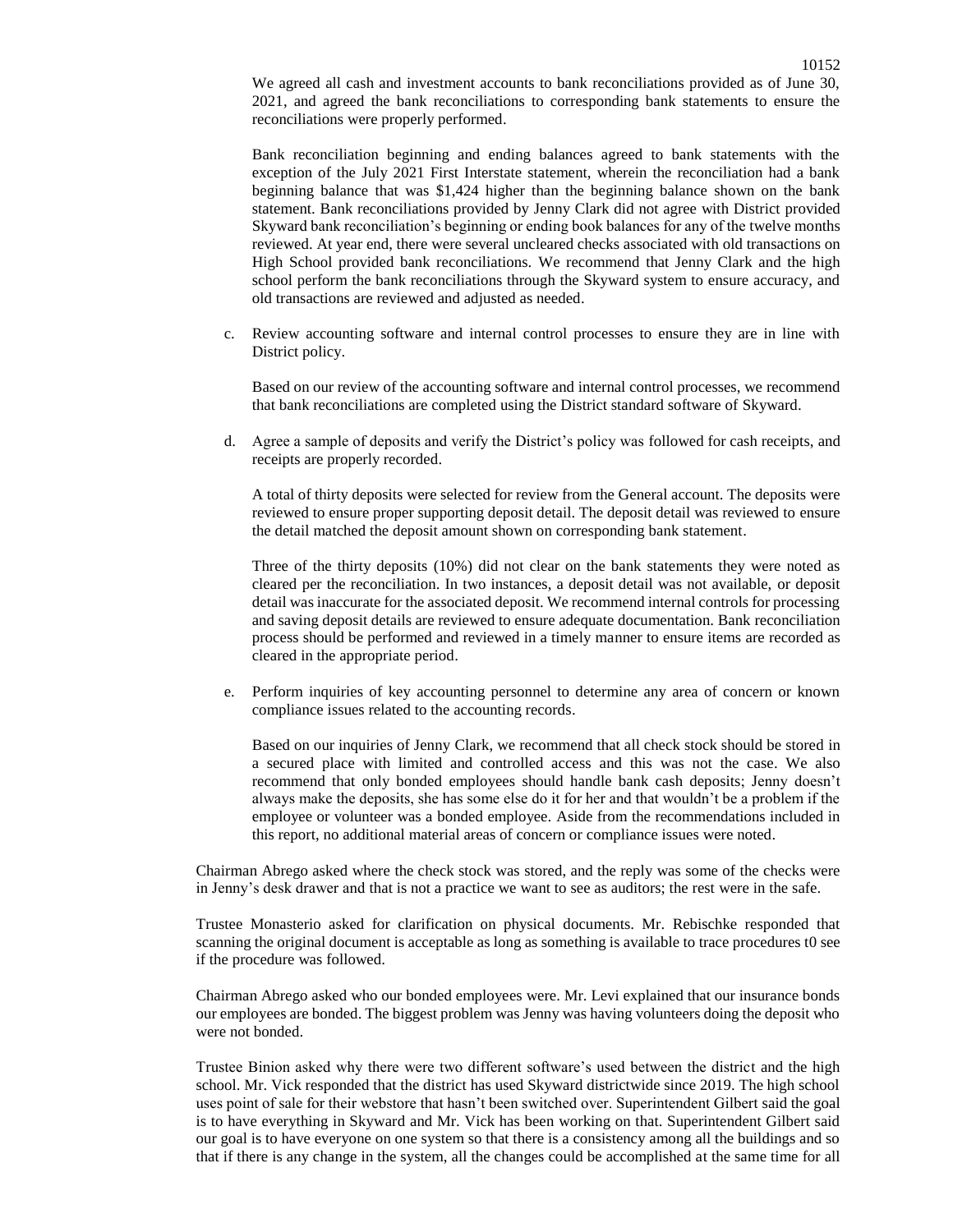the buildings, and for transparency purposed. He added that everything needs to go through Skyward and in some instances, there is still some resistance.

Chairman Abrego asked why Jenny had a \$1,424 difference between her statement and the bank's statement. Neither Mr. Rebischke nor Mr. Vick had any idea as to why there was a difference. Chairman Abrego added that having two signatures is basic common practice. Mr. Vick answered that every check should have two signatures on them. Trustee Binion added that keeping original documentation such as cash sheets is basic common practice as well. Discussion began regarding buildings needing to move their accounting systems to Skyward to reconcile bank statements more easily, for reporting, for transparency purposes, etc.

Mr. Vick explained GASB-84 requires all building custodial financials, so all building financials now have to be reported and that is why we made the switch to Skyward for reporting purposes. Trustee Donahue said things will all work out when the high school switches to Skyward. Chairman Abrego would like a follow-up report on the corrections and progression.

No motion needed for the audit report. (*A full and complete copy of the District's audit may be reviewed at the District Office.)*

**B. RESOLUTION 22-05 - EMERGENCY CLOSURE OF MOUNTAIN HOME HIGH SCHOOL & MOUNTAIN HOME JUNIOR HIGH SCHOOL – THREAT OF A VIOLENT ACT & EMERGENCY DECLARATION OF INADEQUATE ATTENDANCE (ADA) OF THE STUDENTS DISTRICTWIDE DUE TO A THREAT OF A VIOLENT ACT**  *(ACTION/ROLLCALL VOTE)* – James Gilbert. Superintendent Gilbert explained that a violent threat against students and staff and MHHS and possibly at MHJH was received via social media. He stated that the district closed MHHS and MHJH and put the other schools on lockdown for safety of the students. He also added that in addition to the emergency closures, the district needed to include an emergency declaration of inadequate attendance (ADA) of the students' districtwide due to the threat causing attendance to drop significantly affecting our reimbursement for ADA. Trustee Binion motioned to authorize the Resolution 22-05, as presented. Trustee Donahue seconded the motion. Chairman Abrego called for Clerk Whitman to complete a roll call vote:

Roll Call Vote as follows:

### **MOUNTAIN HOME SCHOOL DISTRICT NO. 193 MOUNTAIN HOME, IDAHO RESOLUTION 22-05**

## **EMERGENCY CLOSURE OF MOUNTAIN HOME HIGH SCHOOL & MOUNTAIN HOME JUNIOR HIGH SCHOOL – THREAT OF A VIOLENT ACT & EMERGENCY DECLARATION OF INADEQUATE ATTENDANCE (ADA) OF THE STUDENTS DISTRICTWIDE DUE TO A THREAT OF A VIOLENT ACT**

BE IT SO RESOLVED that the Board of Trustees of Mountain Home School District No. 193 takes the needs of the safety and well-being of the district's students in the highest regards, did declared an emergency closure of Mountain Home High School & Mountain Home Junior High School on October 29, 2021, due to the threat of a violent act towards the school buildings, the students, and the staff.

BE IT ALSO RESOLVED that the Board of Trustee of Mountain Home School District No. 193 did declare an emergency of inadequate attendance (ADA) of the students' districtwide on October 29, 2021, due too to the threat of a violent act within the Mountain Home School District.

\_\_\_\_\_\_\_\_\_\_\_\_\_\_\_\_\_\_\_\_\_\_\_\_\_\_\_\_\_\_\_\_\_\_\_\_\_\_\_ \_\_\_\_\_\_\_\_\_\_\_\_\_\_\_\_\_\_\_\_\_\_\_\_\_\_\_\_\_\_\_\_\_\_\_\_

Authorized this 16<sup>th</sup> day of November 2021.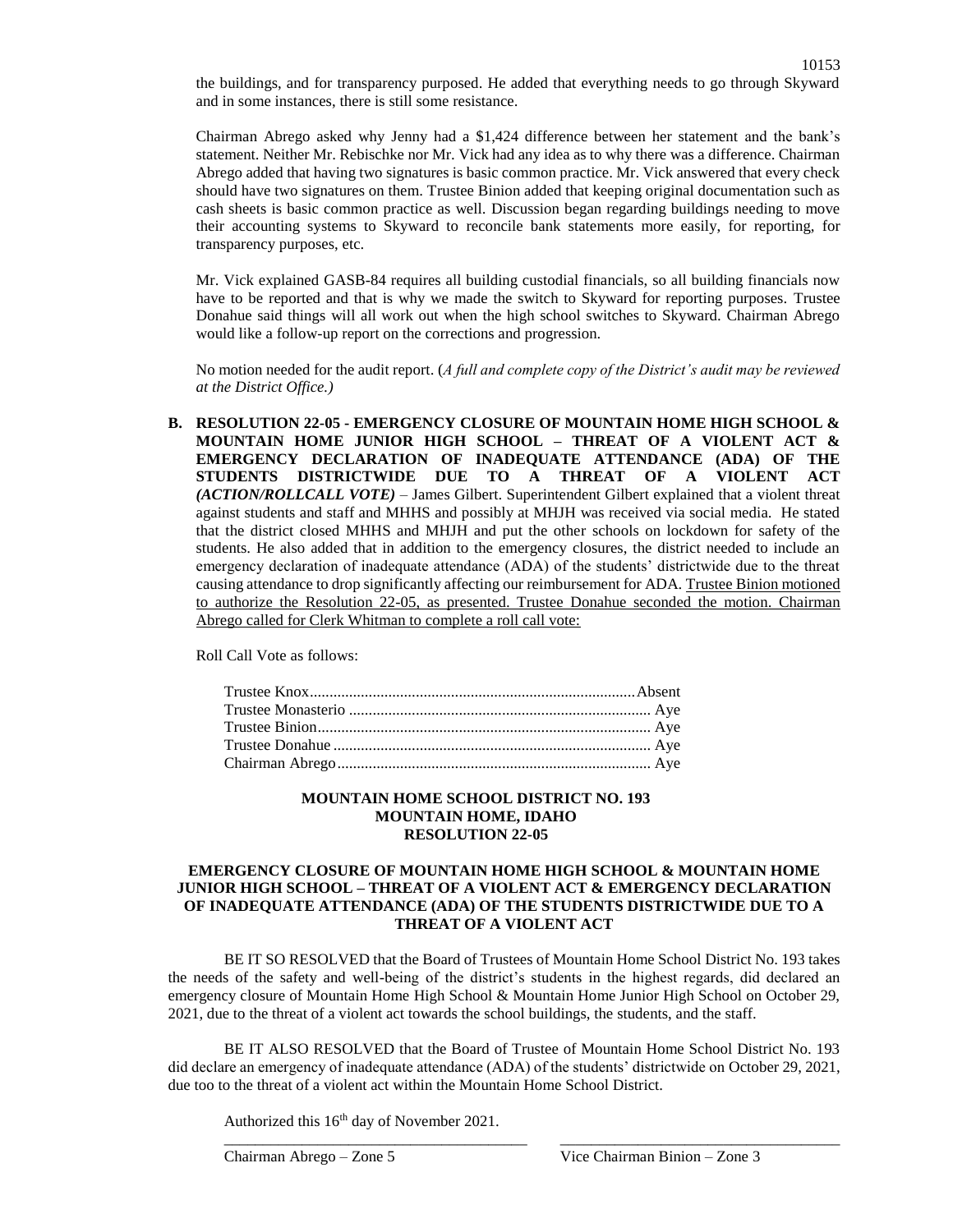Trustee Donahue – Zone 4 Trustee Monasterio – Zone 2

Trustee Knox – Zone 1 Clerk Whitman

**C. POLICY REVISION** *(ACTION)* – 1 st Reading – James Gilbert

1. **Sick & Other Leave Policy** – Superintendent Gilbert presented the 1<sup>st</sup> reading of the proposed revision of Mountain Home School District No. 193 Sick & Other Leave Policy. He said this policy was revised to delete the cap and clarify who qualifies for the sick leave bank. Trustee Donahue motioned to approve the  $1<sup>st</sup>$  reading of the proposed revision of the Sick & Other Leave Policy, as presented by Superintendent Gilbert. Trustee Binion seconded the motion. Motion approved.

\_\_\_\_\_\_\_\_\_\_\_\_\_\_\_\_\_\_\_\_\_\_\_\_\_\_\_\_\_\_\_\_\_\_\_\_\_\_\_ \_\_\_\_\_\_\_\_\_\_\_\_\_\_\_\_\_\_\_\_\_\_\_\_\_\_\_\_\_\_\_\_\_\_\_\_

\_\_\_\_\_\_\_\_\_\_\_\_\_\_\_\_\_\_\_\_\_\_\_\_\_\_\_\_\_\_\_\_\_\_\_\_\_\_\_ \_\_\_\_\_\_\_\_\_\_\_\_\_\_\_\_\_\_\_\_\_\_\_\_\_\_\_\_\_\_\_\_\_\_\_\_

- 2. **FERPA & Management of Student Records Policy – Student Data Privacy & Security** Superintendent Gilbert presented the 1<sup>st</sup> reading of the proposed revision of Mountain Home School District No. 193 FERPA & Management of Student Records Policy – Student Data Privacy & Security. He said this policy had many changes and deletions to align our policy with the federal government. Chairman Abrego asked for two very similar paragraphs to be combined into one addressing electronic surveillance/images and photographs. Trustee Binion motioned to approve the 1<sup>st</sup> reading of the proposed revision of the FERPA & Management of Student Records Policy – Student Data Privacy & Security with revisions, as presented by Superintendent Gilbert, was seconded by Trustee Donahue. Motion passed.
- 3. **PPRA Policy – Student Surveys & Medical Exams** Superintendent Gilbert presented the 1 st reading of the proposed revision of Mountain Home School District No. 193 PPRA Policy – Student Surveys & Medical Exams. He said this policy was revised to align with the federal government. Trustee Monasterio motioned to approve the 1<sup>st</sup> reading of the proposed revision of the PPRA Policy – Student Surveys & Medical Exams, as presented by Superintendent Gilbert, was seconded by Trustee Binion. Motion granted.
- **D. POLICY REVIEW** (*ACTION*) 1<sup>st</sup> & Only Reading Superintendent Gilbert informed the Board that the policy committee had no recommended changes to the Mountain Home School District No. 193 Sick Leave Bank Policy, the Extra Duty & Extra Duty Assignments for Certified Employees Policy, the School Climate Policy, the FERPA & Management of Student Records Policy – Student Data Privacy & Security, the Assignment or Reassignment of Administrative Employees Policy, and the Assignment, Reassignments, Transfers, & Vacancies of Certificated Employees Policy. Trustee Binion motioned to approve the first and only reading of the Sick Leave Bank Policy, the Extra Duty  $\&$  Extra Duty Assignments for Certified Employees Policy, the School Climate Policy, the FERPA & Management of Student Records Policy – Student Data Privacy & Security, the Assignment or Reassignment of Administrative Employees Policy, and the Assignment, Reassignments, Transfers, & Vacancies of Certificated Employees Policy, as presented. Trustee Donahue seconded the motion. Motion carried.
	- 1. Sick Leave Bank Policy
	- 2. Extra Duty & Extra Duty Assignments for Certified Employees Policy
	- 3. School Climate Policy
	- 4. FERPA & Management of Student Records Policy Student Data Privacy & Security
	- 5. Assignment or Reassignment of Administrative Employees Policy
	- 6. Assignment, Reassignments, Transfers, & Vacancies of Certificated Employees Policy

## IX. **EXECUTIVE SESSION** *(POSSIBLE ACTION)* – None

X. **ADJOURNMENT** *(ACTION)* – All business of the Board having been completed, Chairman Abrego called for a motion to adjourn. A motion from Trustee Binion to adjourn was seconded by Trustee Donahue. Motion passed. Meeting adjourned at 7:35 p.m.